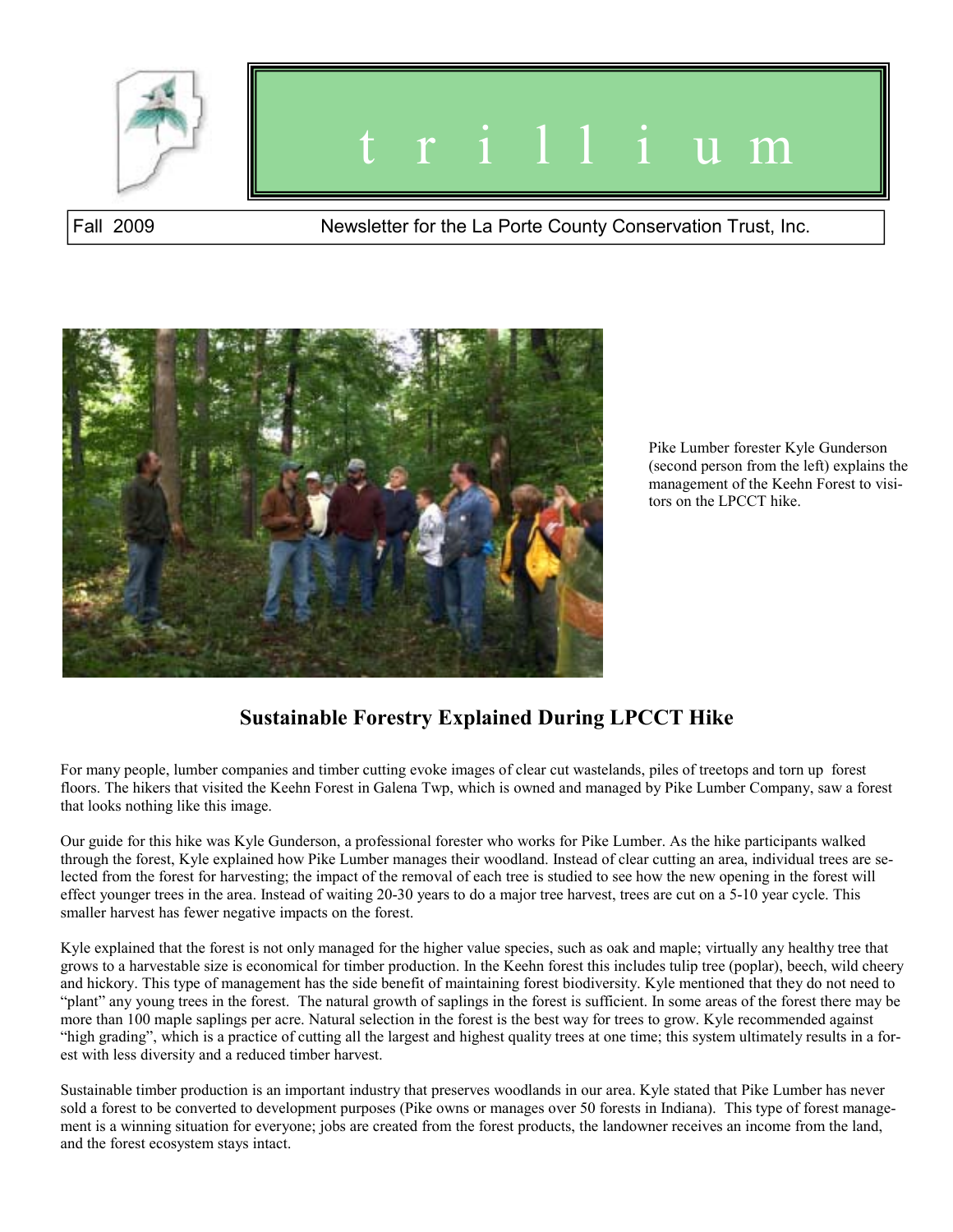#### **Rare Orchid Found at Wintergreen Woods**

The Oval Ladies Tress Orchid (Spiranthes ovalis) has been discovered at Wintergreen Woods by local botanist Keith Board. This small orchid had not been observed during botani-



cal surveys of Wintergreen Woods. According to Mr. Board, this orchid is on the Indiana State Watch List of plants, and has only been found in a few places in Indiana. This orchid was only discovered in Northwest Indiana in 1994. It located in Sebert Woods County Park as well as Wintergreen Woods. This orchid is another example of the importance of preserving LaPorte County's special places. Wintergreen Woods is a Dedicated State Nature Preserve owned by LPCCT.

Oval Ladies Tress Orchid This specimen is shown after the plant has finished flowering. Photo by Keith Board.



Jan Baumer

### **Pinhook Bog Visited by LPCCT**

In June two hikes were sponsored by the LPCCT to Pinhook Bog. Pinhook Bog is part of the Indiana Dunes National Lakeshore and is located in Coolspring Twp. This bog is generally considered the best example of a bog in Indiana. Pinhook bog can only be accessed by special permission and visitors must be led by a designated guide. Due to the fragile nature of the bog, all visitors must stay on the boardwalk. At several points the boardwalk is "floating" on the mat of vegetation that covers the bog.

Interesting plants observed included sundew, pitcher plant, highbush blueberry and tamarack. Our visit proved there are more than unusual plants at Pinhook. A Spotted Turtle was seen , as well as a garter snake. A White-eyed Vireo was heard then seen along the trail.

Pinhook Bog is undoubtedly one of the most special places in LaPorte County.

Our thanks go out to Joy Marburger and John Irvin for leading these hikes.



Hikers at Pinhook Bog observe the plants and animals of this unusual ecosystem



This is the flower of the Pitcher Plant found in Pinhook Bog